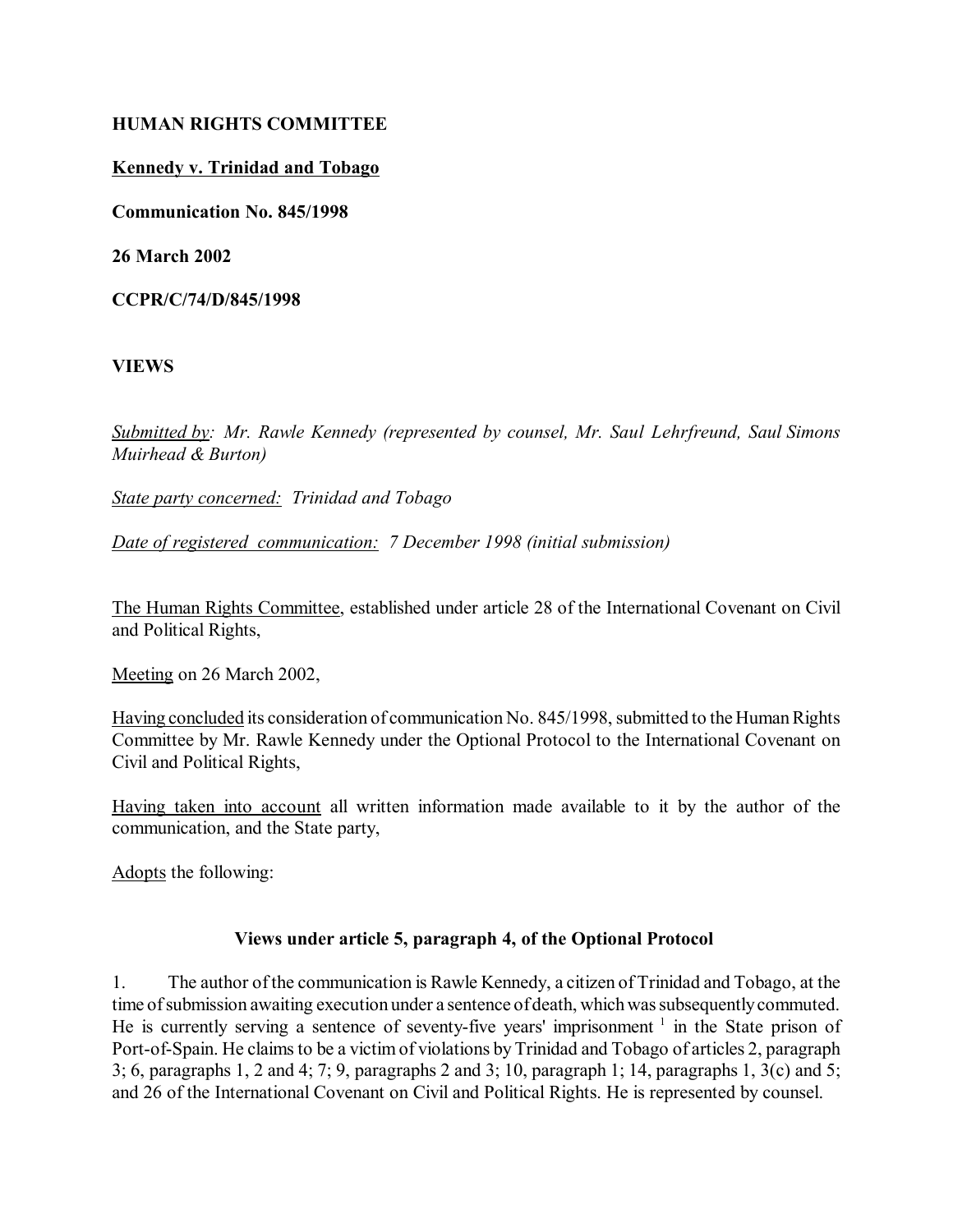## **The facts as submitted by the author**

2.1 On 3 February 1987, one Norris Yorke was wounded in the course of a robbery of his garage. He died of the wounds the following day. The author was arrested on 4 February 1987, charged with murder along with one Wayne Matthews on 9 February 1987, and brought before a magistrate on 10 February 1987. He was tried from 14 to 16 November 1988 and found guilty as charged. On 21 January 1992, the Court of Appeal ordered a retrial, which took place between 15 and 29 October 1993. The author was again found guilty and sentenced to death. A new appeal was subsequently lodged, but on 26 January 1996, the Court of Appeal refused leave to appeal, providing its reasons on 24 March 1998. On 26 November 1998, the Judicial Committee of the Privy Council dismissed the author's petition for special leave to appeal as a poor person.

2.2 The prosecution's case was that Norris Yorke had been at work in his gasoline station along with the supervisor, one Ms Shanghie, in the evening of 3 February 1987. While Mr. Yorke was checking the cash from the day's sale, the author and Mr. Matthews entered the station. The prosecution claimed that the author asked Ms. Shanghie for a quart of oil, and that when she returned, she found Mr. Yorke headlocked by the author, with a gun pointing to his forehead. Matthews allegedly told the author that Mr. Yorke was reaching for a gun, dealt Mr. Yorke several blows to the head with a piece of wood and left the room. Mr. Yorke then told the intruders to take the money. Ms. Shanghie, on Mr. Yorke's proposal, threw a glass at Matthews upon which the author pointed the gun at her and told her to be quiet. Matthews then ran and hit Mr. Yorke on the head a second time causing him to slump down. The two intruders thereafter escaped with the money, in a vehicle belonging to Mr. Yorke. The next day Mr. Yorke died from the head wounds.

2.3 All available domestic remedies are said to have been exhausted for the purposes of article 5, paragraph 2(b), of the Optional Protocol. While a constitutional motion might be open to the author in theory, it is not available in practice because of the State party's unwillingness or inability to provide legal aid for such motions and the difficulty of finding a local lawyer who would represent an applicant pro bono in a constitutional motion.

# **The complaint**

3.1 The author argues that article 9, paragraphs 2 and 3, was violated, as he was not informed of charges against him until five days after his arrest and was not brought before a magistrate until six days after his arrest. Counsel recalls that the Covenant requires that such actions be undertaken "promptly", and submits that the periods between arrest and charges in his case do not meet that test.

3.2 The author claims to be a victim of a violation of article 14, paragraphs 3(c) and 5, on the ground of undue delays in the proceedings. He recalls that it took 1) 21 months from the date on which the author was charged until the beginning of his first trial, 2) 38 months from the conviction until the hearing of his appeal, 3) 21 months from the decision of the Court of Appeal to allow his appeal until the beginning of the re-trial, 4) 27 months from the second conviction to the hearing of the second appeal, and 5) 26 months from the hearing of the second appeal until the reasoned judgement of the Court of Appeal was delivered. Counsel argues that there is no reasonable excuse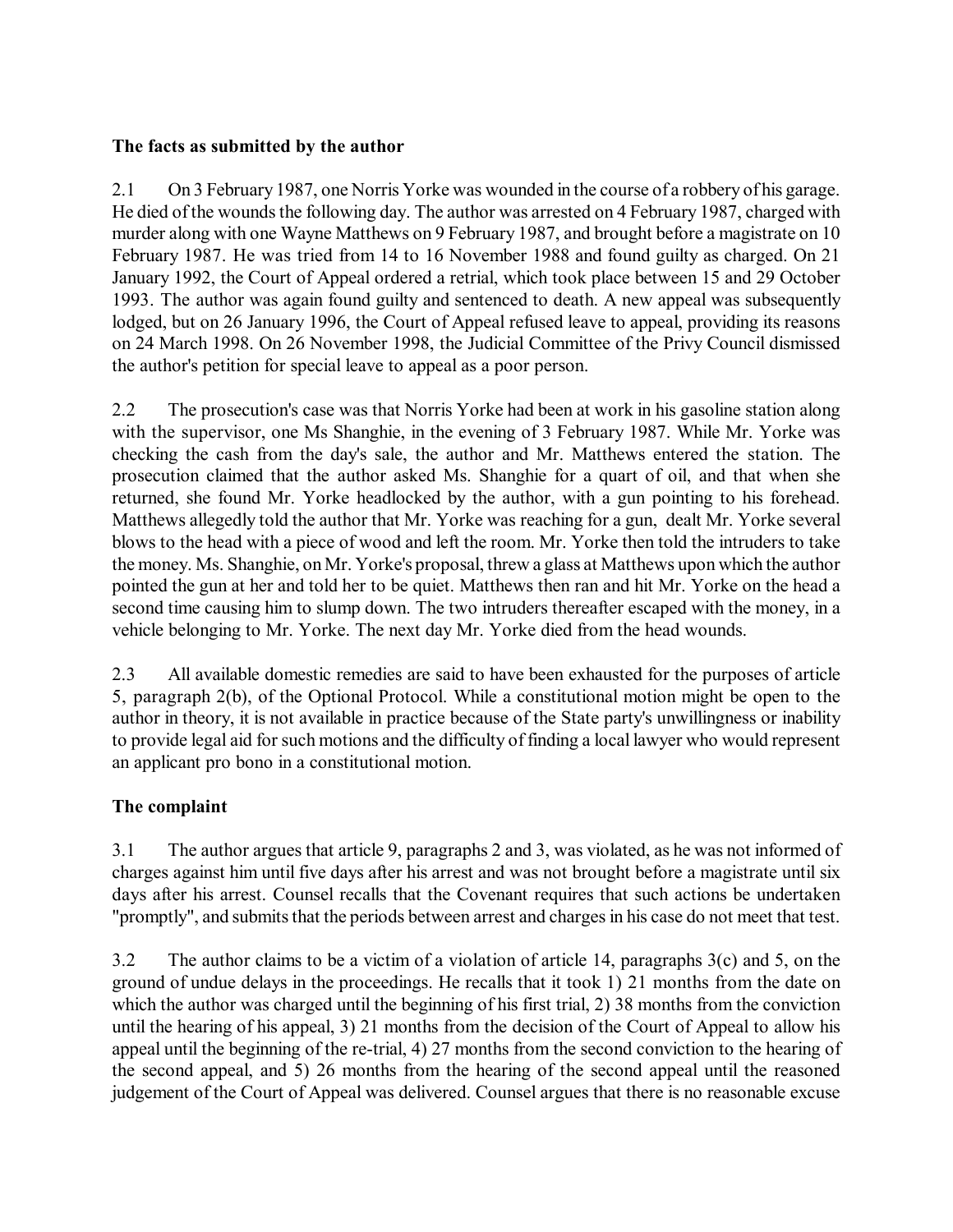as to why the re-trial took place some six years after the offence and why the Court of Appeal took a further four years and four months to determine the matter, and submits that the State party must bear the responsibility for this delay.

3.3 The author claims violations of articles 6, 7, and 14, paragraph 1, on account of the mandatory nature of the death penalty for murder in Trinidad and Tobago. He recalls that the distinction between capital and non-capital murder, which exists in law in many other common law countries<sup>2</sup>, has never been applied in Trinidad and Tobago.<sup>3</sup> It is argued that the stringency of the mandatory death penalty for murder is exacerbated by the Murder/Felony Rule in Trinidad and Tobago, under which a person who commits a felony involving personal violence does so at his own risk, and is guilty of murder if the violence results even inadvertently in the death of the victim. The application of the Murder/Felony Rule, it is submitted, is an additional and harsh feature for secondary parties who may not have participated with the foresight that grievous bodily harm or death could possibly result from that robbery.

3.4 It is submitted that, given the wide variety of circumstances under which murder may be committed, a sentence indifferently imposed on every category of murder, does not retain a proportionate relationship between the circumstances of the actual crime and the punishment and therefore becomes cruel and unusual punishment contrary to article 7 of the Covenant. It is similarly submitted that article 6 was violated, since to impose the death penalty irrespective of the circumstances of the crime constituted cruel, inhuman and degrading, and an arbitrary and disproportionate punishment which cannot justify depriving someone of the right to life. In addition, it is submitted that article 14, paragraph 1, was violated because the Constitution of Trinidad and Tobago does not permit the author to allege that his execution is unconstitutional as inhuman or degrading or cruel treatment, and because it does not afford the right to a judicial hearing or a trial on the question whether the death penalty should be imposed or carried out for the particular murder committed.

3.5 It is submitted that the imposition of the death penalty without consideration and opportunity for presentation of mitigating circumstances was particularly harsh in the author's case, as the circumstances of his offence were that he was a secondary party to the killing and thus would have been considered less culpable. Counsel makes reference to a Bill to Amend the Offences Against the Persons Act, which has been considered but never enacted by the Trinidadian Parliament. According to counsel, the author's offence would have fallen clearly within the non-capital category, had this bill been passed.

3.6 The author claims to be a victim of a violation of article 6, paragraphs 2 and 4, on the ground that the State party has not provided him with the opportunity of a fair hearing in relation to the exercise of the prerogative of mercy. In Trinidad and Tobago, the President has the power to commute any sentence of death under Section 87 of the Constitution, but he must act in accordance with the advice of a Minister designated by him, who in turn acts pursuant to the advice of the Prime Minister. Under Section 88 of the Constitution, there shall be an Advisory Committee on the Power of Pardon, chaired by the designated Minister. Under Section 89, the Advisory Committee must take into account certain materials, such as the trial judge's report, before tendering its advice. Counsel submits that in the practice of Trinidad and Tobago, the Advisory Committee has the power to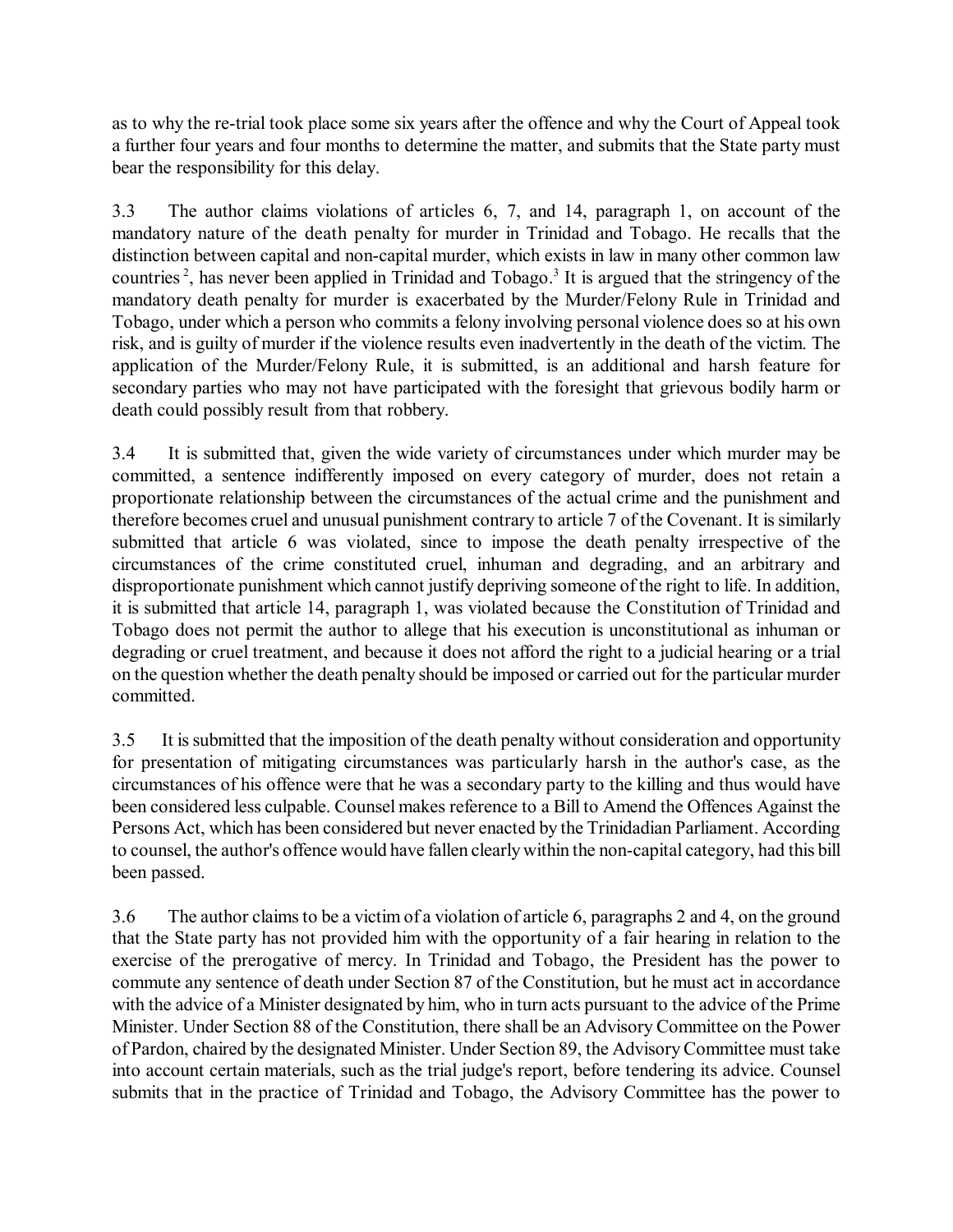commute death sentences, and it is free to regulate its own procedure; but in doing so, it does not have to afford the prisoner a fair hearing or have regard to any other procedural protection for an applicant, such as a right to make written or oral submissions or to have the right to be supplied with the material upon which the Advisory Committee will make its decision.<sup>4</sup>

3.7 For counsel, the right to apply for mercy under article 6, paragraph 4, must be interpreted to be an effective right, i.e. it must be construed in such a way that it is practical and effective rather than theoretical or illusory. It must thus afford the following procedural rights to a person applying for mercy:

- The right to notification of the date on which the Advisory Committee is to consider the case

- The right to be supplied with the documentation before the Advisory Committee at the hearing

- The right to make representations in advance of the hearing both generally and with regard to the material before the Advisory Committee

- The right to an oral hearing before the Advisory Committee

- The right to place before the Advisory Committee, and have it considered, the findings and recommendations of any international body, such as the United Nations Human Rights Committee.

3.8 Counsel notes that in the author's case, the Advisory Committee may have met several times to consider the author's application without his knowledge, and may yet decide to reconvene, without notifying him, without giving him an opportunity to make representations and without supplying him with the material to be considered. Counsel argues that this constitutes a violation of article 6, paragraph 4, as well as article 6, paragraph 2, as the Advisory Committee can only make a reliable determination of which crimes constitute "the most serious crimes" if the prisoner is allowed to participate fully in the decision making process.

3.9 The author claims to be a victim of a violation of articles 7 and 10, paragraph 1, as he was tortured and beaten by police officers after his arrest, whilst awaiting to be charged and brought before a magistrate. He allegedly suffered repeated beatings and was tortured to admit to the offence. He notes that he was hit on the head with a traffic sign, jabbed in the ribs with a rifle butt, stamped on by named police officers, struck in the eyes by a named police officer, threatened with a scorpion and drowning, and denied food. The author complained about the beatings and showed his bruises to the magistrate before whom he was brought on 10 February 1987, and the judge ordered that he be taken to hospital after the hearing.

3.10 The author claims to be a victim of a violation of articles 7 and 10, paragraph 1, on the ground that he was detained in appalling conditions both on remand and on death row. Thus, for the duration of the periods on remand (21 months before the first trial and 21 months before the second trial), the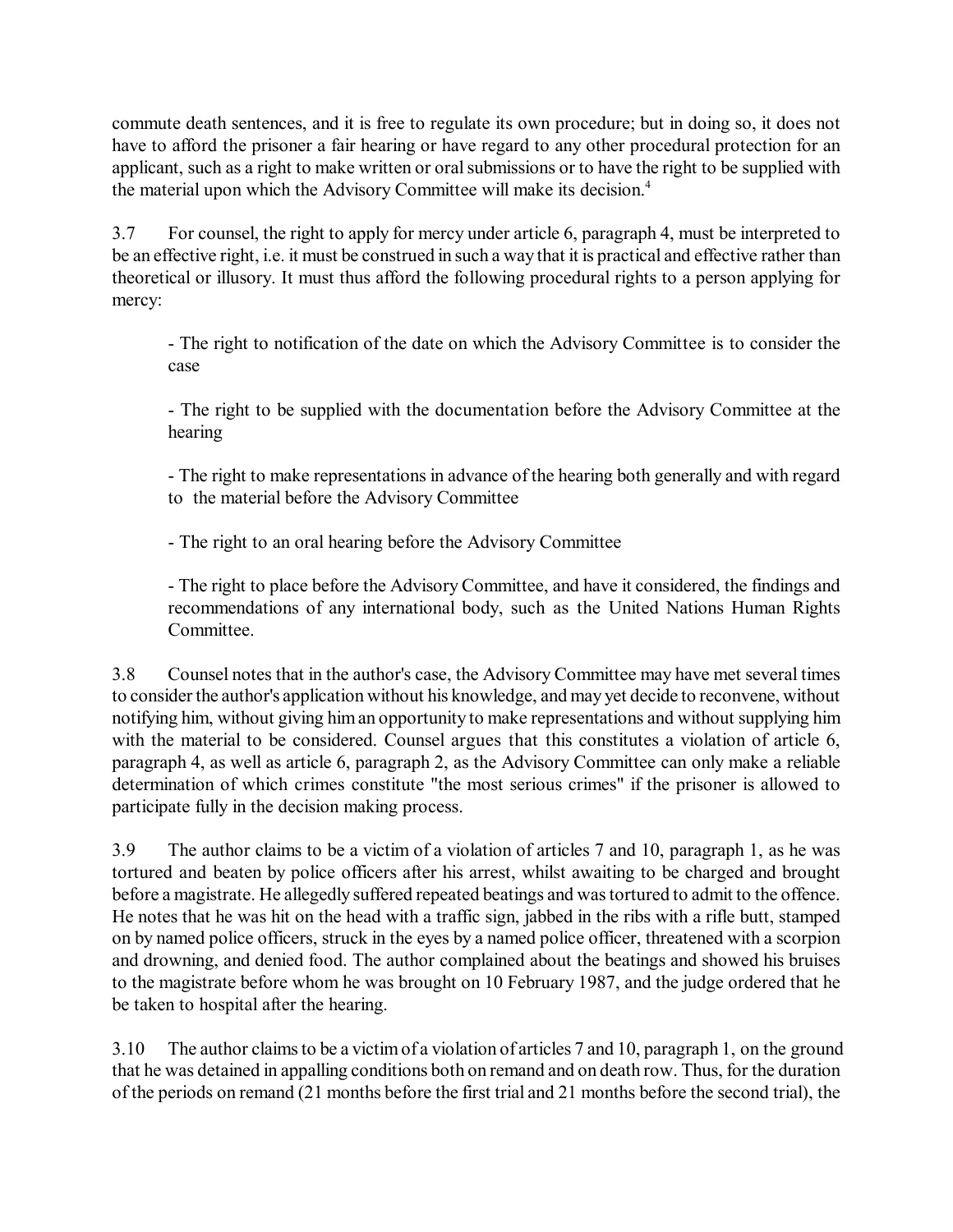author was kept in a cell measuring 6 by 9 feet, shared with between five to ten other detainees. With regard to the period of altogether almost eight years on death row, it is submitted that the author has been subjected to solitary confinement in a cell measuring 6 by 9 feet, containing only a steel bed, table and bench, with no natural light or integral sanitation and only a plastic pail for use as a toilet. The author states that he is allowed out of his cell only once a week for exercise, that the food is inadequate and almost inedible and that no provisions are made for his particular dietary requirements. Medical and dental care is, despite requests, infrequently made available.

3.11 In view of paragraph 3.10 above, the author claims that carrying out the death sentence would constitute a violation of his rights under articles 6 and 7. Reference is made to the Judicial Committee's judgment in *Pratt and Morgan*, in which it was held that prolonged detention under sentence of death would violate, in that case, Jamaica's constitutional prohibition on inhuman and degrading treatment. Counsel argues that the same arguments apply in the present case.

3.12 Finally, the author claims a violation of articles 2, paragraph 3, and 14, paragraph 1, since because of the lack of legal aid he is de facto being denied the right to apply to the High Court for redress of violations of fundamental rights. He notes that the costs of instituting proceedings in the High Court are far beyond his own financial means and beyond the means of most of those charged with capital offences.

3.13 With regard to the State party's reservation made upon re-accession to the Optional Protocol on 26 May 1998, it is argued that the Committee has competence to deal with the communication notwithstanding the fact that it concerns a "prisoner who is under sentence of death in respect of [... matters] relating to his prosecution, his detention, his trial, his conviction, his sentence or the carrying out of the death sentence on him".

# **The State party's submission and author's comments**

4.1 By submission of 8 April 1999, the State party refers to its instrument of accession to the Optional Protocol of 26 May 1998, which included the following reservation:

"...Trinidad and Tobago re-accedes to the Optional Protocol to the International Covenant on Civil and Political Rights with a Reservation to article 1 thereof to the effect that the Human Rights Committee shall not be competent to receive and consider communications relating to any prisoner who is under sentence of death in respect of any matter relating to his prosecution, his detention, his trial, his conviction, his sentence or the carrying out of the death sentence on him and any matter connected therewith."

4.2 The State party submits that because of this reservation and the fact that the author is a prisoner under sentence of death, the Committee is not competent to consider the present communication. It is stated that in registering the communication and purporting to impose interim measures under rule 86 of the Committee's rules of procedure, the Committee has exceeded its jurisdiction, and the State party therefore considers the actions of the Committee in respect of this communication to be void and of no binding effect.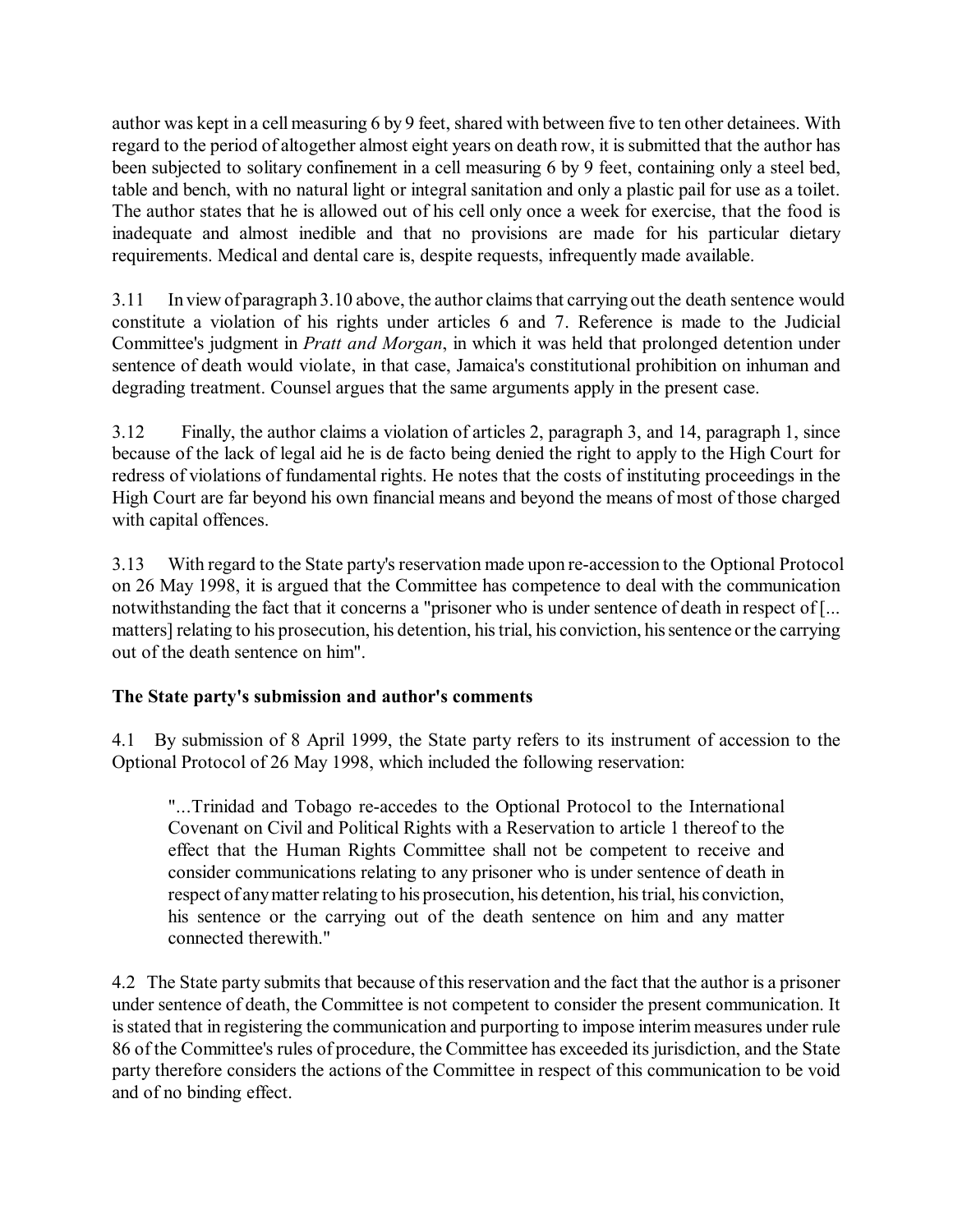5. In his comments of 23 April 1999, the author submits that the State party's claim that the Committee exceeded its jurisdiction in registering the present communication is wrong as a matter of international law. It is argued that, in conformity with the general principle that the body to whose jurisdiction a purported reservation is addressed decides on the validity and effect of that reservation, it must be for the Committee, and not the State party, to determine the validity of the purported reservation. Reference is made to the Committee's General Comment No. 24, paragraph 18<sup>5</sup>, and to the Order of the International Court of Justice of 4 December 1998 in *Fisheries Jurisdiction (Spain v. Canada)*.

# **The Committee's admissibility decision**

6. At its 67th session, the Committee considered the admissibility of the communication. It decided that the reservation could not be deemed compatible with the object and purpose of the Optional Protocol, and that accordingly the Committee was not precluded from considering the communication under the Optional Protocol. The Committee noted that the State party had not challenged the admissibility of any of the author's claims on any other ground than its reservation and considered that the claims were sufficiently substantiated to be considered on the merits. On 2 November 1999, the Human Rights Committee therefore declared the communication admissible.<sup>6</sup>

## **Consideration of the merits**

7.1 The State party's deadline for the submission of information on the merits of the author's allegations expired on 3 July 2000. No pertinent information has been received from the State party, in spite of two reminders addressed to it on 28 February 2001 and 13 August 2001.

7.2 The Committee has considered the present communication in the light of all the information made available to it by the parties, as provided for in article 5, paragraph 1, of the Optional Protocol.

7.3 Counsel has claimed that the mandatory character of the death sentence, and its application in Mr. Kennedy's case, constitutes a violation of articles 6(1), 7 and 14(1) of the Covenant. The State party has not addressed this claim. The Committee notes that the mandatory imposition of the death penalty under the laws of Trinidad and Tobago is based solely on the particular category of crime of which the accused person is found guilty. Once that category has been found to apply, no room is left to consider the personal circumstances of the accused or the particular circumstances of the offence. In the case of Trinidad and Tobago, the Committee notes that the death penalty is mandatory for murder, and that it may be and in fact must be imposed in situations where a person commits a felony involving personal violence and where this violence results even inadvertently in the death of the victim. The Committee considers that this system of mandatory capital punishment would deprive the author of his right to life, without considering whether, in the particular circumstances of the case, this exceptional form of punishment is compatible with the provisions of the Covenant.<sup>7</sup> The Committee accordingly is of the opinion that there has been a violation of article 6, paragraph 1, of the Covenant.

7.4 The Committee has noted counsel's claim that since Mr. Kennedy was at no stage heard in relation to his request for a pardon nor informed about the status of deliberations on this request, his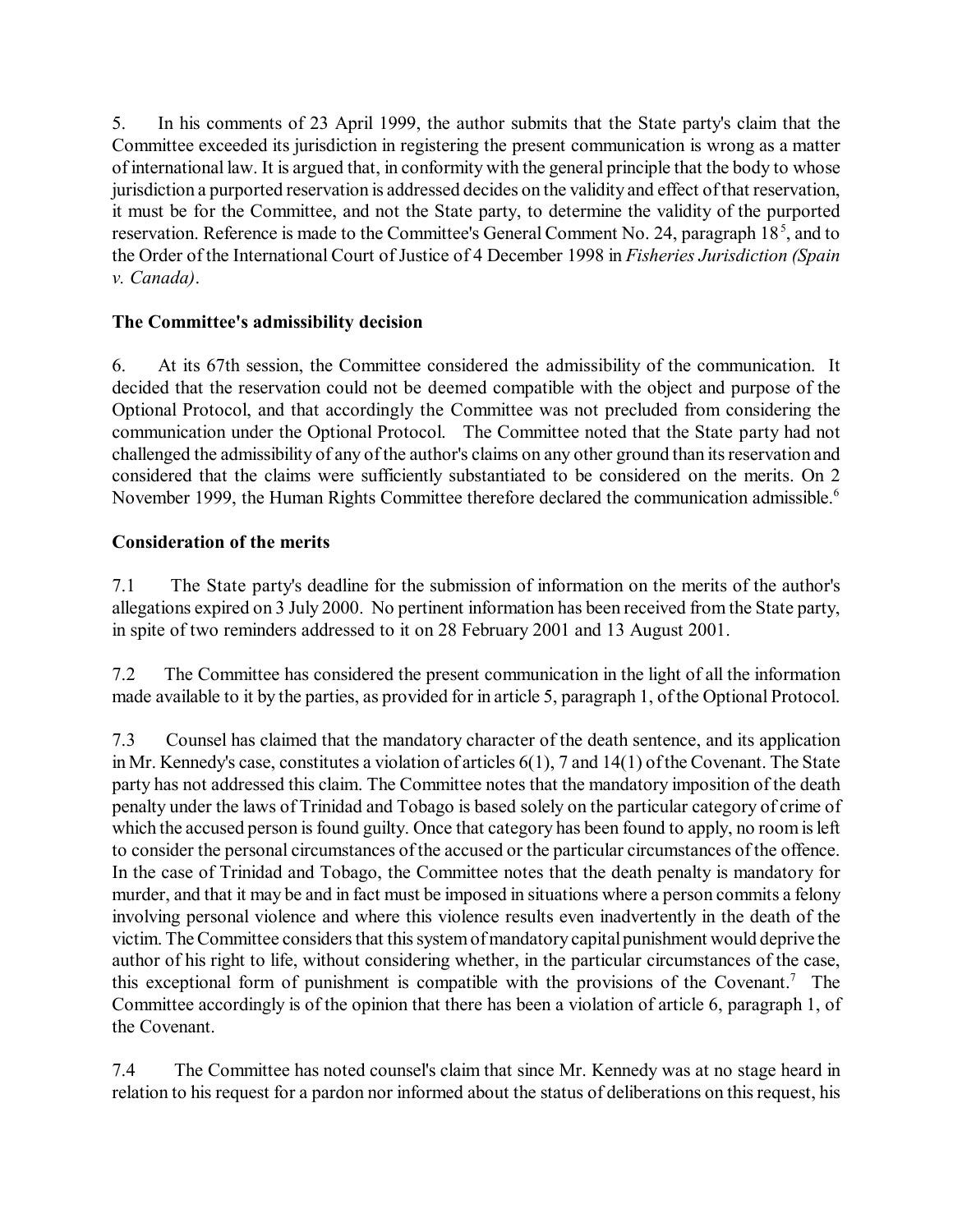right under article 6, paragraph 4, of the Covenant, was violated. In other words, counsel contends that the exercise of the right to seek pardon or commutation of sentence should be governed by the procedural guarantees of article 14 (see paragraph 3.8 above). The Committee observes, however, that the wording of article 6, paragraph 4, does not prescribe a particular procedure for the modalities of the exercise of the prerogative of mercy. Accordingly, States parties retain discretion for spelling out the modalities of the exercise of the rights under article 6, paragraph 4. It is not apparent that the procedure in place in Trinidad and Tobago and the modalities spelled out in Sections 87 to 89 of the Constitution are such as to effectively negate the right enshrined in article 6, paragraph 4. In the circumstances, the Committee finds no violation of this provision.

7.5 In connection with counsel's claim that the length of judicial proceedings in his case amounted to a violation of article 14, paragraphs 3(c )and 5, the Committee notes that more than ten years passed from the time of the author's trial to the date of the dismissal of his petition for special leave to appeal by the Judicial Committee of the Privy Council. It considers that the delays invoked by counsel (see paragraph 3.2 above), in particular the delays in judicial proceedings after the ordering of a re-trial, i.e. over six years from the ordering of the re-trial in early 1992 to the dismissal of the second appeal in March 1998, were 'unreasonable' within the meaning of article 14, paragraphs 3(c) and 5, read together. Accordingly, the Committee concludes to a violation of these provisions.

7.6 The author has alleged violations of articles 9, paragraphs 2 and 3, because he was not charged until five days after his arrest, and not brought before a judge until six days after arrest. It is uncontested that the author was not formally charged until 9 February 1987 and not brought before a magistrate until 10 February 1987. While the meaning of the term "promptly" in paragraphs 2 and 3 of article 9 must be determined on a case by case basis, the Committee recalls its jurisprudence under the Optional Protocol pursuant to which delays should not exceed a few days. While the information before the Committee does not enable it to determine whether Mr. Kennedy was "promptly" informed of the charges against him, the Committee considers that in any event he was not brought "promptly" before a judge, in violation of article 9, paragraph 3.

7.7 The Committee has noted the author's allegations of beatings sustained after arrest in police custody. It notes that the State party has not challenged these allegations; that the author has provided a detailed description of the treatment he was subjected to, further identifying the police officers allegedly involved; and that the magistrate before whom he was brought on 10 February 1987 ordered him to be taken to hospital for treatment. The Committee considers that the treatment Mr. Kennedy was subjected to in police custody amounted to a violation of article 7 of the Covenant.

7.8 The author claims that his conditions of detention are in violation of articles 7 and 10(1). Once again, this claim has not been addressed by the State party. The Committee notes that the author was kept on remand for a total of 42 months with at least five and up to ten other detainees in a cell measuring 6 by 9 feet; that for a period of almost eight years on death row, he was subjected to solitary confinement in a small cell with no sanitation except for a slop pail, no natural light, being allowed out of his cell only once a week, and with wholly inadequate food that did not take into account his particular dietary requirements. The Committee considers that these - uncontested conditions of detention amount to a violation of article 10, paragraph 1, of the Covenant.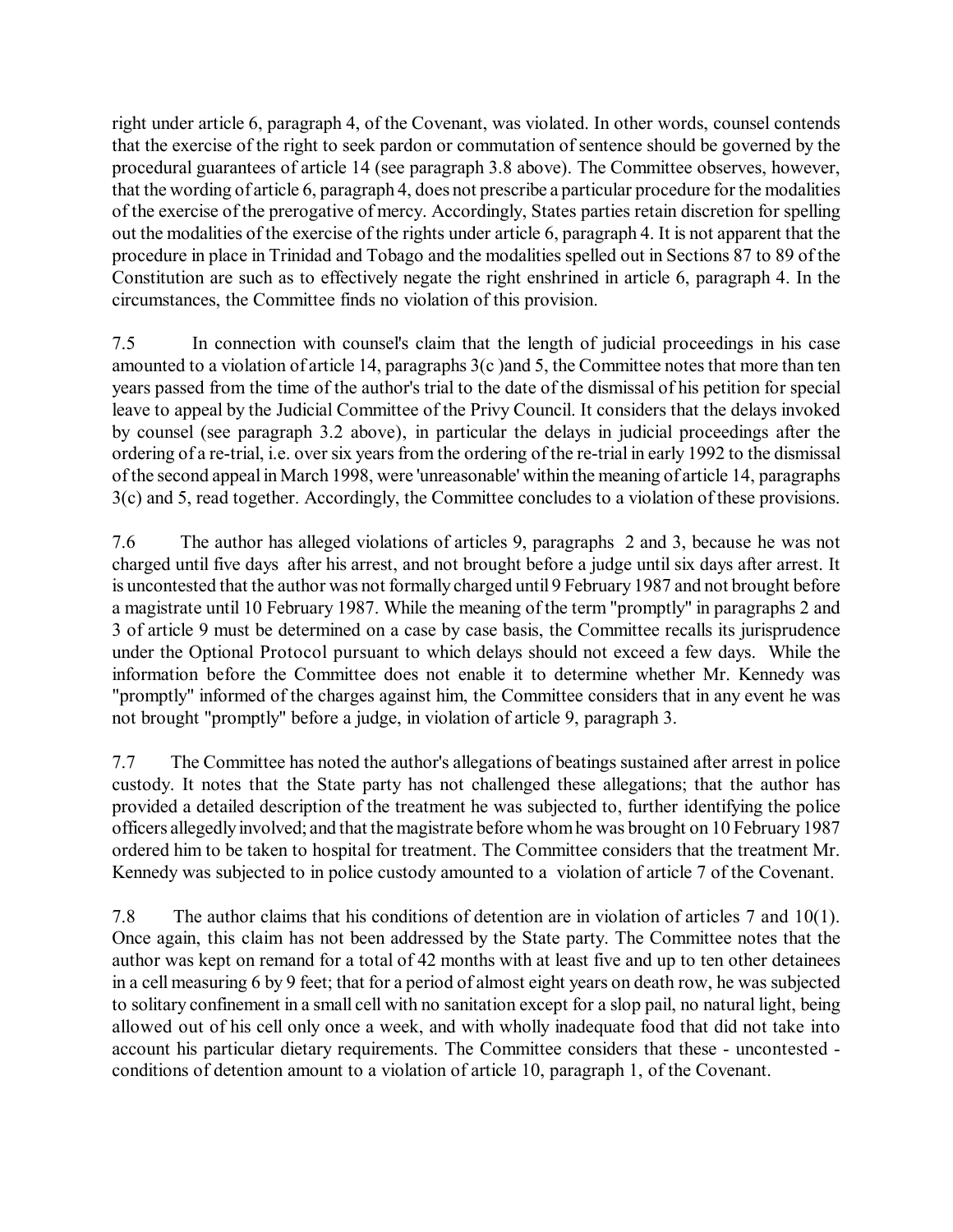7.9 The Committee has noted the claim (see paragraph 3.11 above) that the execution of the author would amount to a violation of articles 6 and 7 of the Covenant. It considers, however, that this particular claim has become moot with the commutation of the author's death sentence.

7.10 The author finally claims that the absence of legal aid for the purpose of filing a constitutional motion amounts to a violation of article 14, paragraph 1, read together with article 2, paragraph 3. The Committee notes that the Covenant does not contain an express obligation as such for any State party to provide legal aid to individuals in *all* cases but only in the determination of a criminal charge where the interests of justice so require (article  $14(3)(d)$ ). It is further aware that the role of the Constitutional Court is not to determine the criminal charge itself, but to ensure that applicants receive a fair trial. The State party has an obligation, under article 2, paragraph 3, of the Covenant, to make the remedies in the Constitutional Court, provided for under Section 14(1) of the Trinidadian Constitution, available and effective in relation to claims of violations of Covenant rights. As no legal aid was available to the author before the Constitutional Court, in relation to his claim of a violation of his right to a fair trial, the Committee considers that the denial of legal aid constituted a violation of article 14, paragraph 1, in conjunction with article 2, paragraph 3.

8. The Human Rights Committee, acting under article 5, paragraph 4, of the Optional Protocol to the International Covenant on Civil and Political Rights, is of the view that the facts before it reveal violations by Trinidad and Tobago of articles 6, paragraph 1, 7, 9, paragraph 3, 10 paragraph 1, 14, paragraphs 3(c) and 5, and 14, paragraphs 1 and 3(d), the latter in conjunction with article 2, paragraph 3, of the Covenant.

9. Under article 2, paragraph 3(a), of the Covenant, the State party is under an obligation to provide Mr. Rawle Kennedy with an effective remedy, including compensation and consideration of early release. The State party is under an obligation to take measures to prevent similar violations in the future.

10. The Committee is aware that Trinidad and Tobago has denounced the Optional Protocol. The present case however was submitted for consideration before Trinidad and Tobago's denunciation of the Optional Protocol became effective on 27 June 2000; in accordance with article 12(2) of the Optional Protocol, it continues to be subject to the application of the Optional Protocol. Pursuant to article 2 of the Covenant, the State party has undertaken to ensure to all individuals within its territory and subject to its jurisdiction the rights recognized in the Covenant and to provide an effective and enforceable remedy in case a violation has been established. The Committee wishes to receive from the State party, within 90 days, information about the measures taken to give effect to the Committee's Views.

 $\mathcal{L}_\text{max}$ 

<sup>\*\*</sup> The following Committee members participated in the adoption of the present decision: Mr. Abdelfattah Amor, Mr. Nisuke Ando, Ms. Christine Chanet, Mr. Maurice Glèlè Ahanhanzo, Mr. Louis Henkin, Mr. Ahmed Tawfik Khalil, Mr. Eckart Klein, Mr. David Kretzmer, Mr. Rajsoomer Lallah, Ms. Cecilia Medina Quiroga, Mr. Rafael Rivas Posada, Sir Nigel Rodley, Mr. Martin Scheinin, Mr. Ivan Shearer, Mr. Hipólito Solari Yrigoyen, Mr. Patrick Vella and Mr. Maxwell Yalden.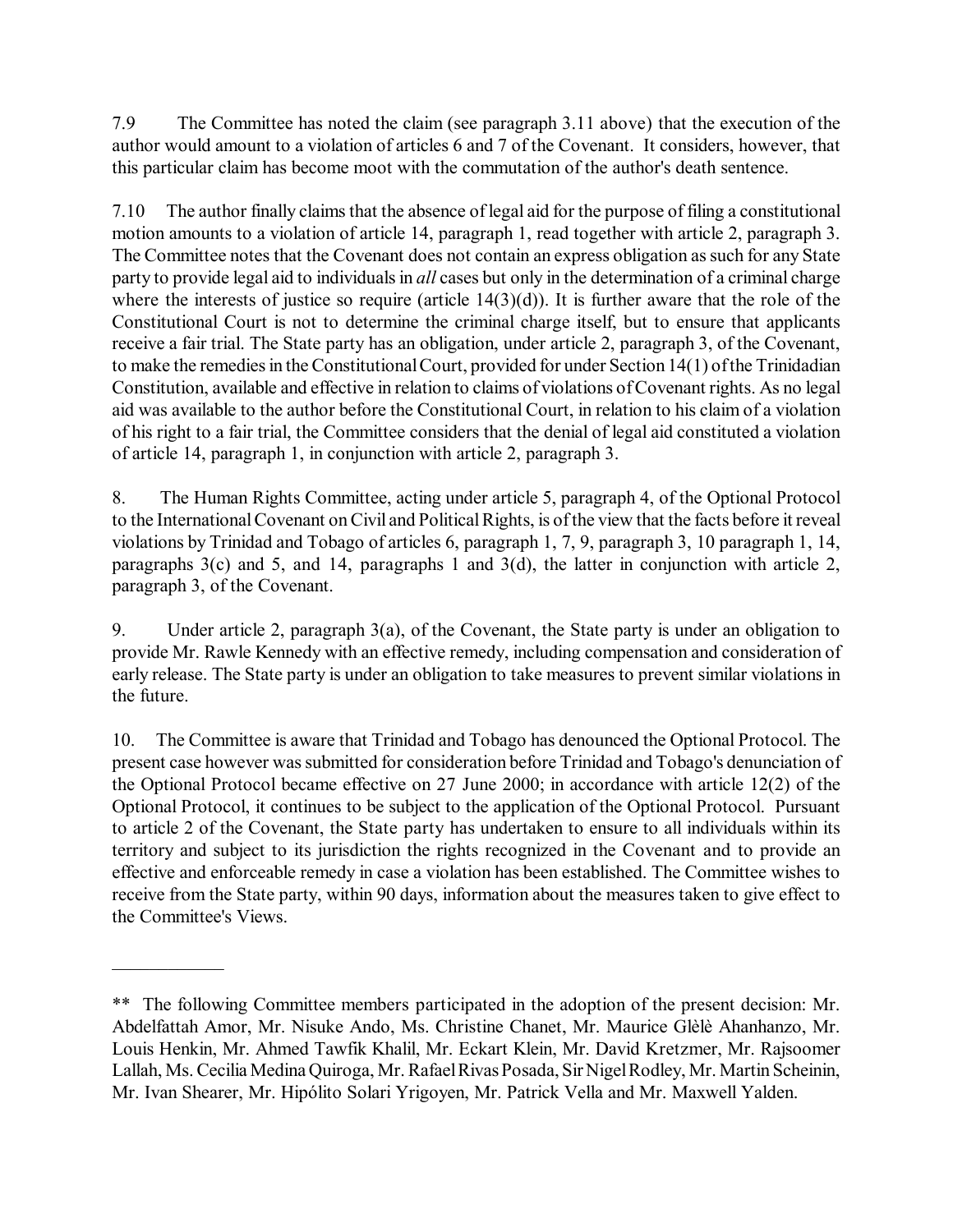The text of an individual opinion signed by Committee members, Mr. Nisuke Ando Mr. Eckart Klein and Mr. David Kretzmer, and the text of an individual (concurring) opinion signed by Mr. David Kretzmer and Mr. Maxwell Yalden are appended to the present document.

[Adopted in English, French and Spanish, the English text being the original version. Subsequently to be issued in Arabic, Chinese and Russian as part of the Committee's annual report to the General Assembly.]

## **Notes**

<sup>1</sup> Note : On an unspecified date after expiry of the five-year period set by the Privy Council as a threshold for commutation of death sentences, the author's death sentence was commuted to a sentence of seventy-five years' imprisonment. The author was so informed on 8 February 2000.

<sup>2</sup> Reference is made to the United Kingdom's Homicide Act 1957, which restricted the death penalty to the offence of capital murder (murder by shooting or explosion, murder committed in the furtherance of theft, murder committed for the purpose of resisting arrest or escaping from custody, and murders of police and prison officers on duty) pursuant to section 5, and murder committed on more than one occasion pursuant to section 6.

<sup>3</sup> The law in Trinidad and Tobago does contain provisions reducing the offence of murder to manslaughter where murder was committed with diminished responsibility or under provocation.

4 Counsel invokes the principles set down by the *Judicial Committee in Reckley v. Minister of Public Safety* (No.2) (1996) 2WLR 281 and *De Freitas v. Benny* (1976) A.C.

5 I/GEN HR/1/Rev. 3, 15 August 1997, p. 48.

 $6\degree$ . For the text of the decision, see the Annual Report of the Human Rights Committee for 2000, A/55/40, Vol. II, Annex XI.A.

7 Views on Communication 806/1998 (*Thompson v St. Vincent and the Grenadines*), adopted on 18 October 2000, para. 8.2 (A/56/40, Vol.II, Annex X.H.).

# **Appendix**

### **Individual opinion by Committee members Mr. Nisuke Ando, Mr. Eckart Klein and David Kretzmer**

When the Committee considered the admissibility of this communication we were of the opinion that in the light of the State party's reservation quoted in paragraph 4.1 of the Committee's Views the Committee was not competent to consider the communication and it should therefore be declared inadmissible. Our view was not accepted by the Committee, which held that it was competent to consider the communication. We respect the Committee's view as to its competence